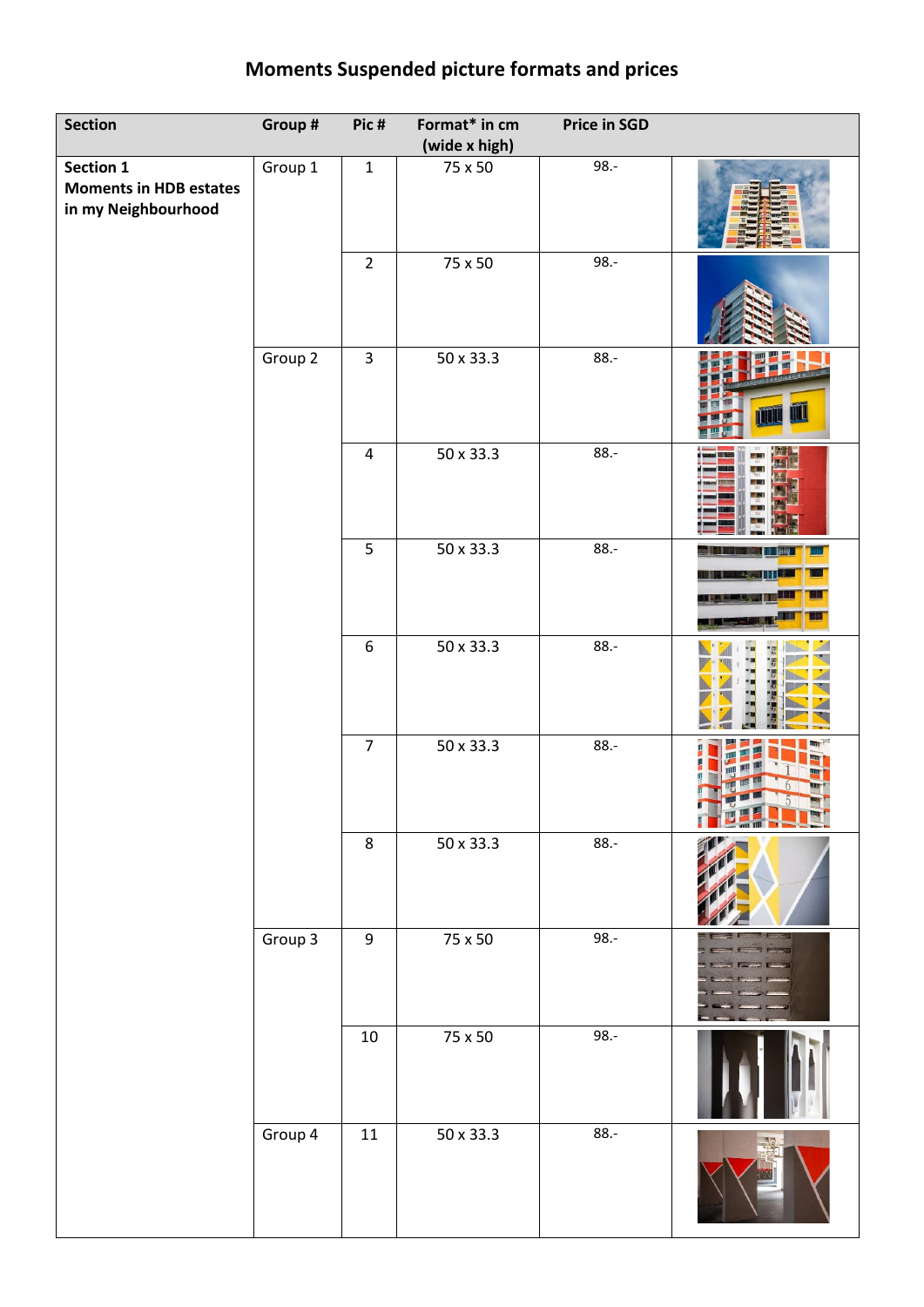| <b>Section</b>                                                          | Group #          | Pic#   | Format* in cm<br>(wide x high) | <b>Price in SGD</b> |                    |
|-------------------------------------------------------------------------|------------------|--------|--------------------------------|---------------------|--------------------|
| Section 1 cont.<br><b>Moments in HDB estates</b><br>in my Neighbourhood | Group 4<br>cont. | 12     | $\frac{1}{50}$ x 33.3          | $88. -$             |                    |
|                                                                         |                  | 13     | 50 x 33.3                      | $88.-$              |                    |
|                                                                         |                  | 14     | 50 x 33.3                      | $88. -$             |                    |
|                                                                         | Group 5          | 15     | 50 x 33.3                      | $88. -$             | $\bullet$<br>$-22$ |
|                                                                         |                  | 16     | $50 \times 33.3$               | $88.-$              |                    |
|                                                                         |                  | $17\,$ | 50 x 33.3                      | $88.-$              |                    |
|                                                                         |                  | 18     | 50 x 33.3                      | $88.-$              |                    |
|                                                                         | Group 6          | 19     | 50 x 33.3                      | $88.-$              | <b>D. 10. 20</b>   |
|                                                                         |                  | $20\,$ | 50 x 33.3                      | $88. -$             |                    |
|                                                                         |                  | 21     | 50 x 33.3                      | $88.-$              |                    |
|                                                                         |                  | 22     | 50 x 33.3                      | $88. -$             |                    |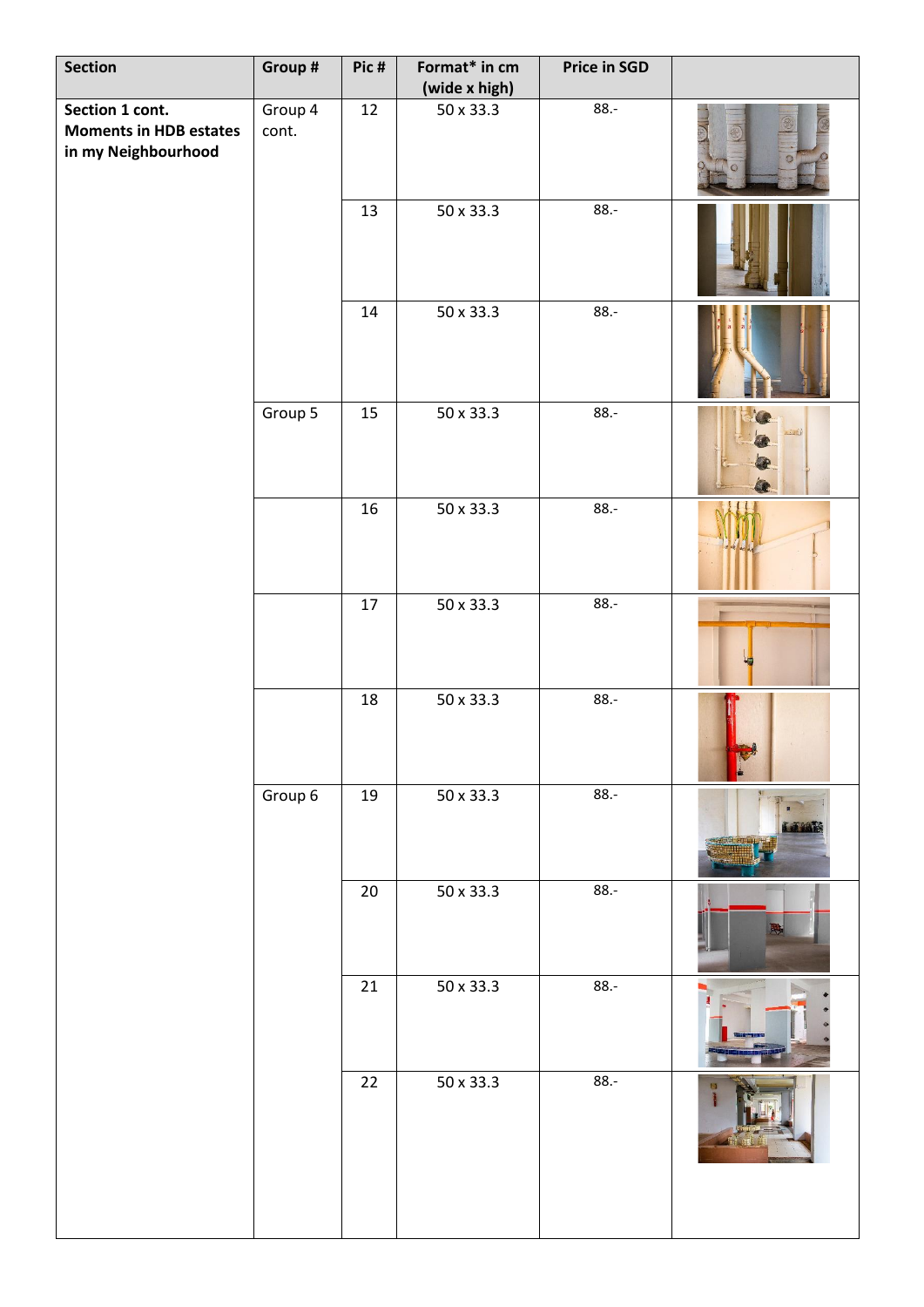| Section                                                                 | Group #  | Pic#            | Format* in cm<br>(wide x high) | <b>Price in SGD</b> |  |
|-------------------------------------------------------------------------|----------|-----------------|--------------------------------|---------------------|--|
| Section 1 cont.<br><b>Moments in HDB estates</b><br>in my Neighbourhood | Group 7  | 23              | 75 x 50                        | 98.-                |  |
|                                                                         |          | 24              | 75 x 50                        | 98.-                |  |
|                                                                         | Group 8  | 25              | 50 x 33.3                      | $88.-$              |  |
|                                                                         |          | 26              | 50 x 33.3                      | $88.-$              |  |
|                                                                         |          | 27              | 50 x 33.3                      | $88 -$              |  |
|                                                                         |          | 28              | 50 x 33.3                      | $88. -$             |  |
| <b>Section 2</b><br><b>Cultural Moments in my</b><br>Neighbourhood      | Group 9  | 29              | 50 x 33.3                      | $88.-$              |  |
|                                                                         |          | 30 <sub>o</sub> | 50 x 33.3                      | $88 -$              |  |
|                                                                         |          | 31              | 50 x 33.3                      | $88.-$              |  |
|                                                                         |          | 32              | 50 x 33.3                      | $88.-$              |  |
|                                                                         | Group 10 | 33              | 50 x 33.3                      | $88.-$              |  |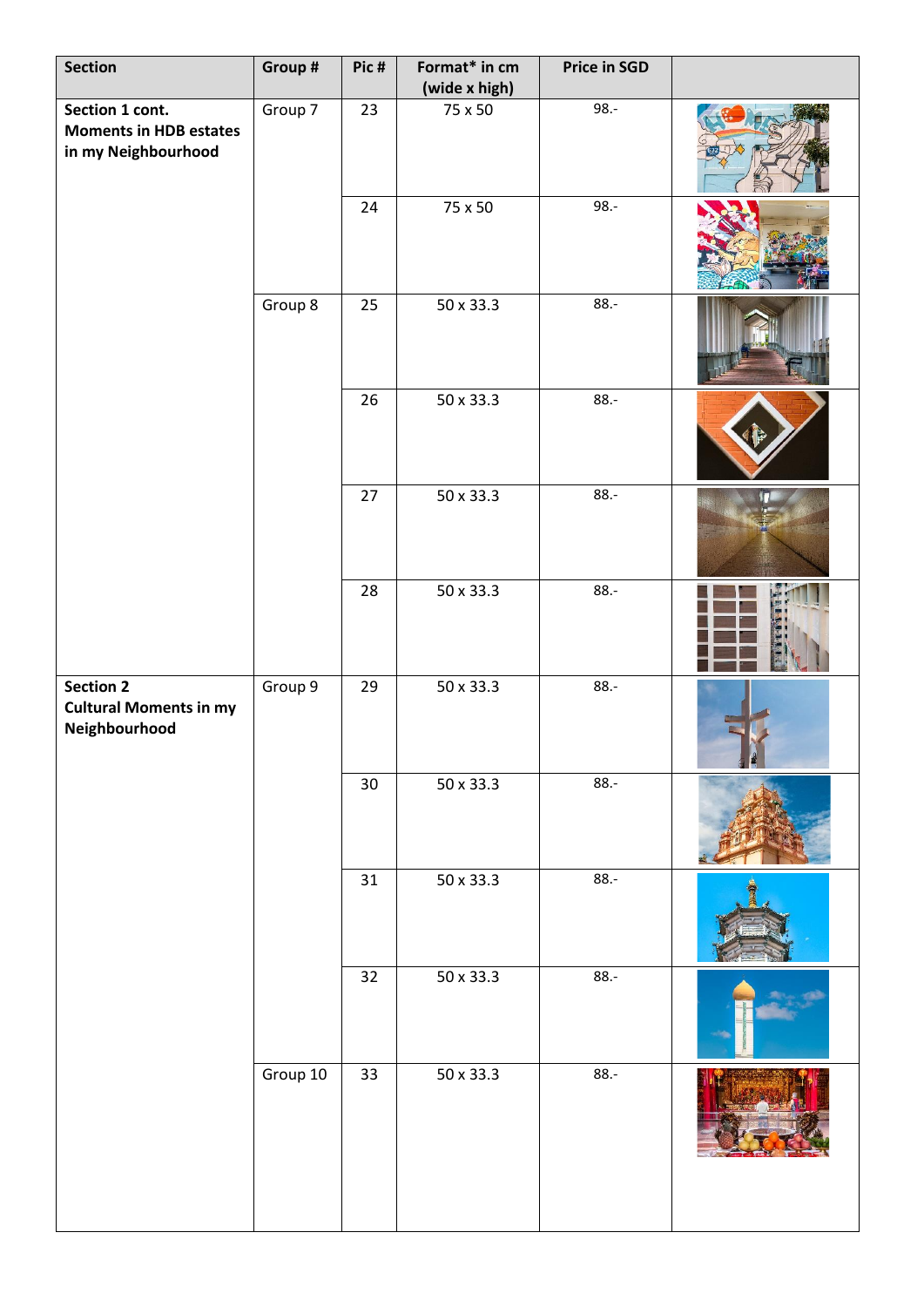| <b>Section</b>                                                    | Group #           | Pic# | Format* in cm<br>(wide x high) | <b>Price in SGD</b> |             |
|-------------------------------------------------------------------|-------------------|------|--------------------------------|---------------------|-------------|
| Section 2 cont.<br><b>Cultural Moments in my</b><br>Neighbourhood | Group 10<br>cont. | 34   | 50 x 33.3                      | $88.-$              |             |
|                                                                   |                   | 35   | 50 x 33.3                      | $88.-$              |             |
|                                                                   |                   | 36   | 50 x 33.3                      | $88.-$              |             |
|                                                                   |                   | 37   | 50 x 33.3                      | $88 -$              |             |
|                                                                   |                   | 38   | $50 \times 33.3$               | $88 -$              |             |
|                                                                   | Group 11          | 39   | $50 \times 33.3$               | $88. -$             |             |
|                                                                   |                   | 40   | $50 \times 33.3$               | $88.-$              | 高<br>圆<br>囪 |
|                                                                   |                   | 41   | $50 \times 33.3$               | $88.-$              |             |
|                                                                   |                   | 42   | 50 x 33.3                      | $88.-$              |             |
|                                                                   | Group 12          | 43   | 50 x 33.3                      | $88. -$             |             |
|                                                                   |                   | 44   | 50 x 33.3                      | $88 -$              |             |
|                                                                   |                   | 45   | 50 x 33.3                      | $88. -$             |             |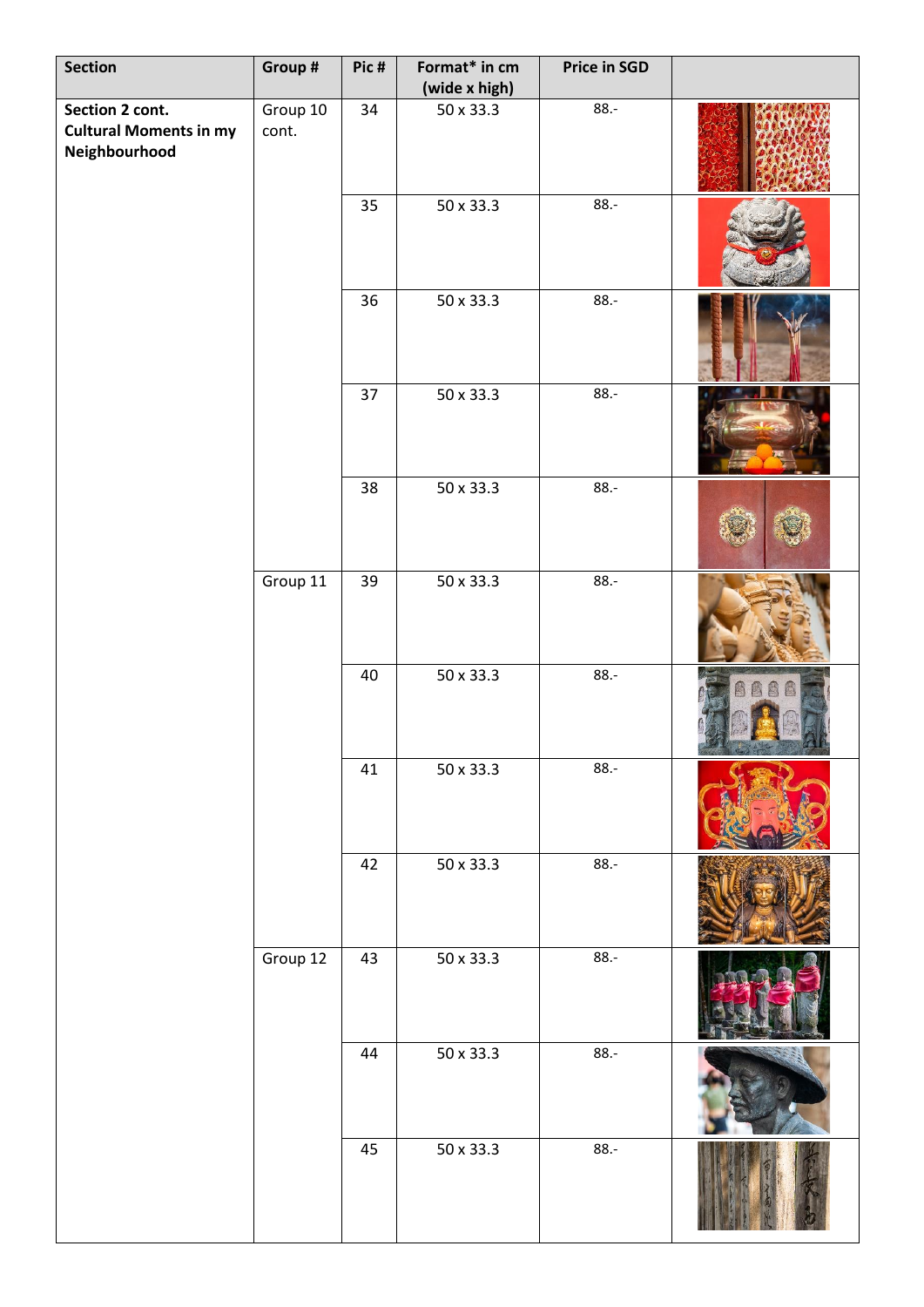| <b>Section</b>                                                     | Group #           | Pic# | Format* in cm<br>(wide x high) | <b>Price in SGD</b> |             |
|--------------------------------------------------------------------|-------------------|------|--------------------------------|---------------------|-------------|
| Section 2 cont.<br><b>Cultural Moments in my</b><br>Neighbourhood  | Group 12<br>cont. | 46   | 50 x 33.3                      | $88. -$             |             |
| <b>Section 3</b><br><b>And More Moments in</b><br>my Neighbourhood | Group 13          | 47   | 75 x 50                        | $98. -$             |             |
|                                                                    |                   | 48   | 120 x 80                       | 188.-               |             |
|                                                                    |                   | 49   | 75 x 50                        | $98. -$             |             |
|                                                                    | Group 14          | 50   | 50 x 33.3                      | $88. -$             |             |
|                                                                    |                   | 51   | 50 x 33.3                      | $88. -$             |             |
|                                                                    |                   | 52   | 50 x 33.3                      | $88. -$             | $F - F - F$ |
|                                                                    |                   | 53   | 50 x 33.3                      | $88.-$              |             |
|                                                                    | Group 15          | 54   | 50 x 33.3                      | $88.-$              |             |
|                                                                    |                   | 55   | 50 x 33.3                      | $88. -$             |             |